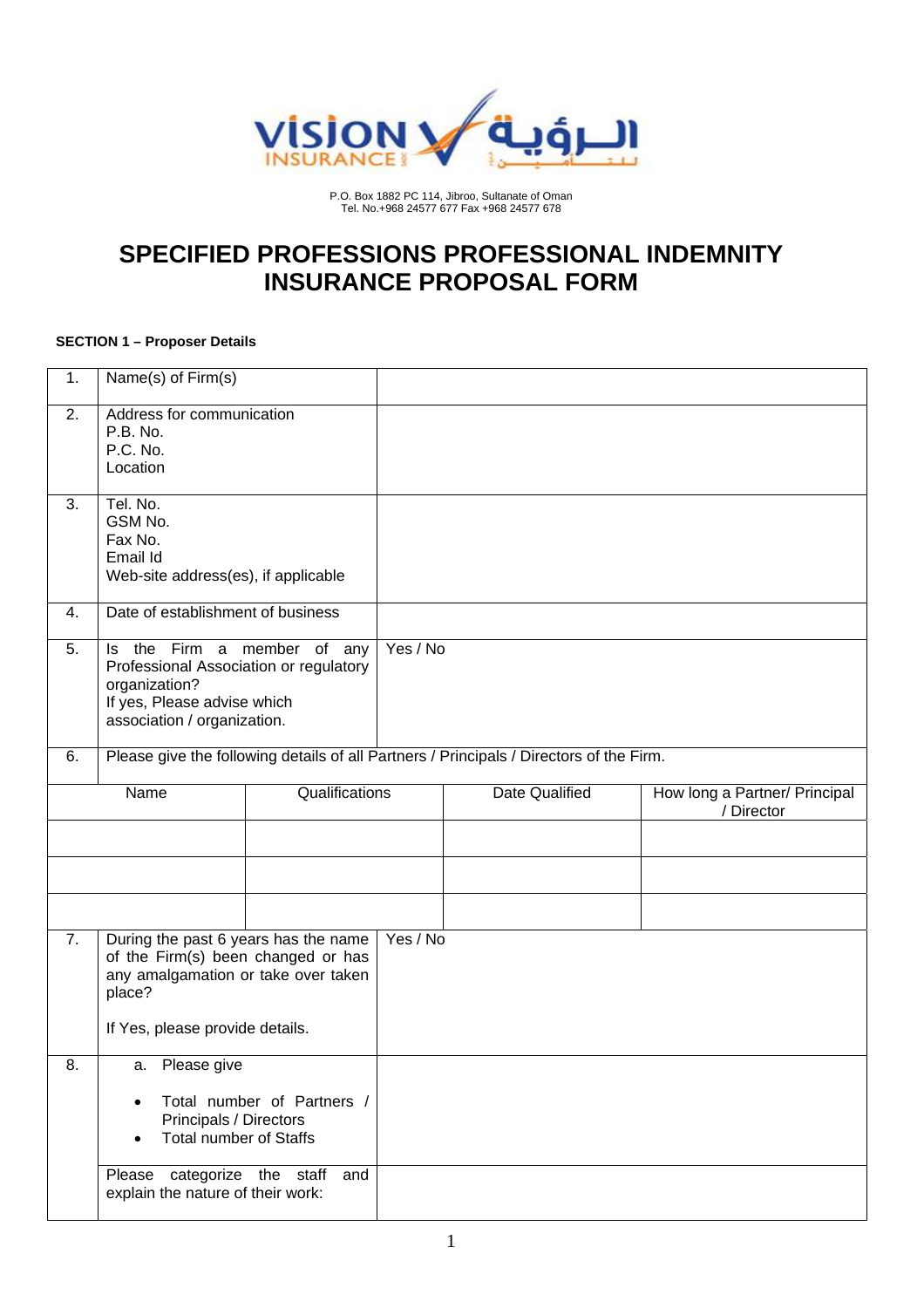| Categories of Staff                                                                                              |  |                | Number           | Nature of work |
|------------------------------------------------------------------------------------------------------------------|--|----------------|------------------|----------------|
| Partners / Principals / Directors                                                                                |  |                |                  |                |
|                                                                                                                  |  |                |                  |                |
| b. Is coverage required for any<br>former Partner / Principal or<br>Director?<br>If yes, please provide details. |  | Yes / No       |                  |                |
| <b>Full Name</b>                                                                                                 |  | Qualifications | Period with Firm | <b>Status</b>  |
|                                                                                                                  |  |                |                  |                |
|                                                                                                                  |  |                |                  |                |
|                                                                                                                  |  |                |                  |                |

### **SECTION 2 – Professional Activities & Income Details**

| 9.                | Please provide a clear description of<br>Service provide for a fee<br>Any other activities                                                                                                    |                |                        |                                  |                                              |
|-------------------|-----------------------------------------------------------------------------------------------------------------------------------------------------------------------------------------------|----------------|------------------------|----------------------------------|----------------------------------------------|
| 10.               | Please categorize the activities described in question 9 above and indicate the approximate percentage of<br>the gross annual fee income / gross annual turnover of the Firm this represents. |                |                        |                                  |                                              |
|                   |                                                                                                                                                                                               | Nature of Work |                        |                                  | $\%$                                         |
|                   |                                                                                                                                                                                               |                |                        |                                  |                                              |
| $\overline{11}$ . | Please provide details of the Firm gross profit annual income / gross annual turnover from the activities<br>outlined in question 9 as follows:                                               |                |                        |                                  |                                              |
|                   | Gross Fee Income<br>(Please advise the annual date that your Firms<br>Financial Year ends) [1997]                                                                                             |                | Past Financial<br>Year | <b>Current Financial</b><br>Year | Estimate for the<br>coming Financial<br>Year |
|                   | 1. European Union<br>(Including Norway & Switzerland)                                                                                                                                         |                |                        |                                  |                                              |
|                   | 2. USA/Canada<br>(Including work performed elsewhere for<br>persons, companies, firms or<br>organizations having an address in the<br>USA / Canada                                            |                |                        |                                  |                                              |
|                   | 3. Rest of the World (Please specify)                                                                                                                                                         |                |                        |                                  |                                              |
|                   | 4. Largest fee from any one client or group                                                                                                                                                   |                |                        |                                  |                                              |
|                   | 5. Average fee per client or group<br>6. Gross fees paid to self employed<br>persons and / or subcontractors                                                                                  |                |                        |                                  |                                              |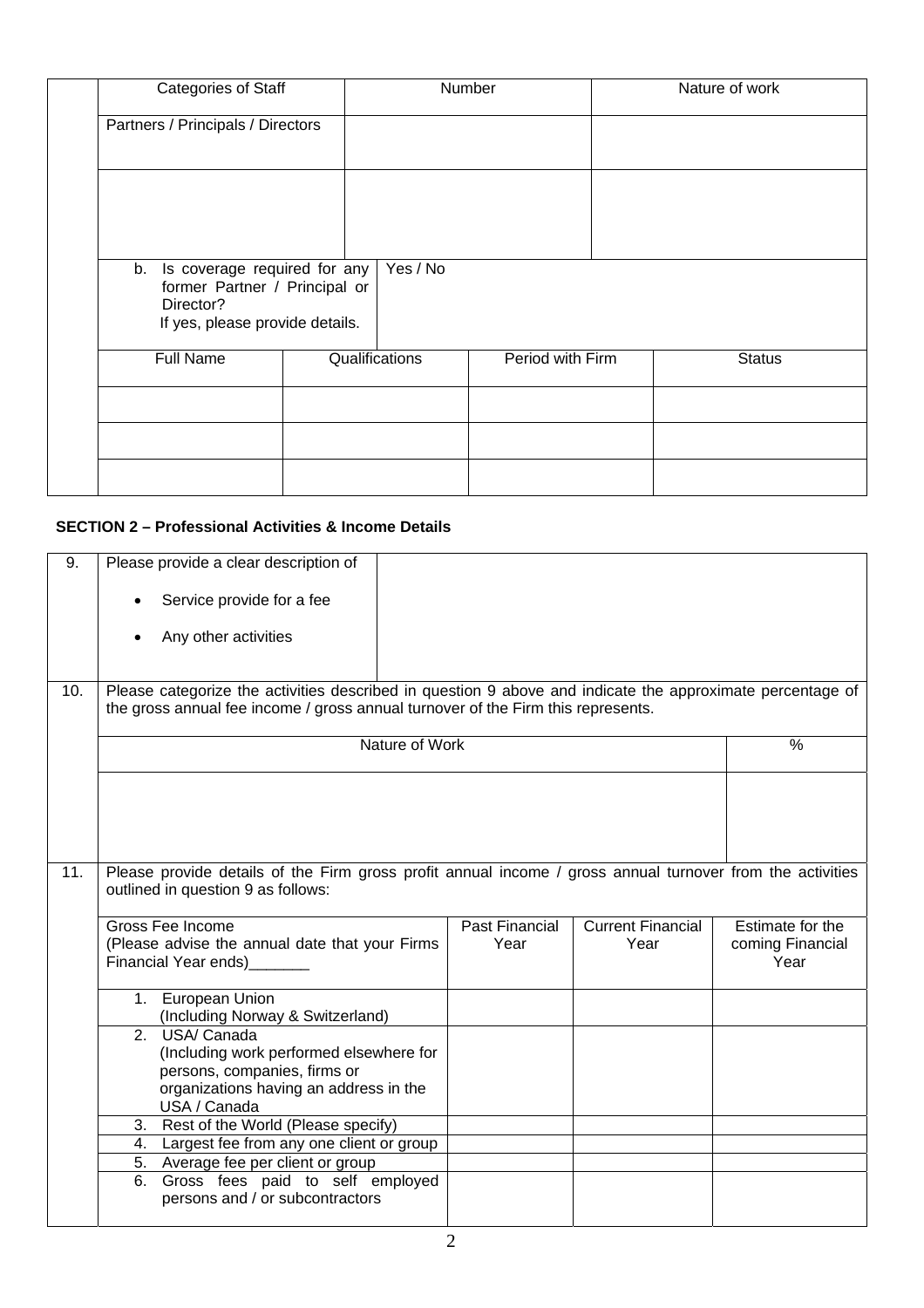| 12. | a. What substantial changes in<br>the amounts stated in question                                                                                                           |          |
|-----|----------------------------------------------------------------------------------------------------------------------------------------------------------------------------|----------|
|     | 10 & 11 are foreseen during<br>the next 12 months?                                                                                                                         |          |
|     | b. Please provide details of any<br>major new operations planned<br>for the next 12 months                                                                                 |          |
|     | c. Does the Firm have assets or<br>power of attorney within the<br>USA?<br>If yes, please provide details.                                                                 | Yes / No |
|     |                                                                                                                                                                            |          |
| 13. | Do you operate any quality Assurance<br>Systems?                                                                                                                           | Yes / No |
|     | If yes, please specify.                                                                                                                                                    |          |
| 14. | a. Please advise what percentage<br>of the Firms business involves<br>the subcontracting of work to<br>others.                                                             |          |
|     | b. If subcontracting exists, please<br>describe the services<br>undertaken and supply a<br>specimen of the contract terms<br>applicable to this work.                      |          |
|     | c. Do you insist that<br>subcontractors maintain their<br>own professional indemnity<br>cover?                                                                             | Yes / No |
| 15. | Does the Firm undertake any work in<br>the following areas?                                                                                                                |          |
|     | business<br>a. Investment<br>investment advice in respect of<br>any financial                                                                                              | Yes / No |
|     | b. Any safety, environmental or<br>security audits / surveys                                                                                                               | Yes / No |
|     | c. Work<br>involving<br>any<br>construction/<br>engineering<br>works and / or valuations and /<br>or condition surveys or physical<br>property                             | Yes / No |
|     | manufacture,<br>d. Any<br>design,<br>supply or maintenance of any<br>product.                                                                                              | Yes / No |
|     | If yes, to any of the above, please<br>provide full details.                                                                                                               |          |
| 16. | Please list on you headed paper,<br>details of the 5 largest jobs<br>undertaken in the past 3 years and<br>any contracts for which income is<br>declared in Question 11(3) |          |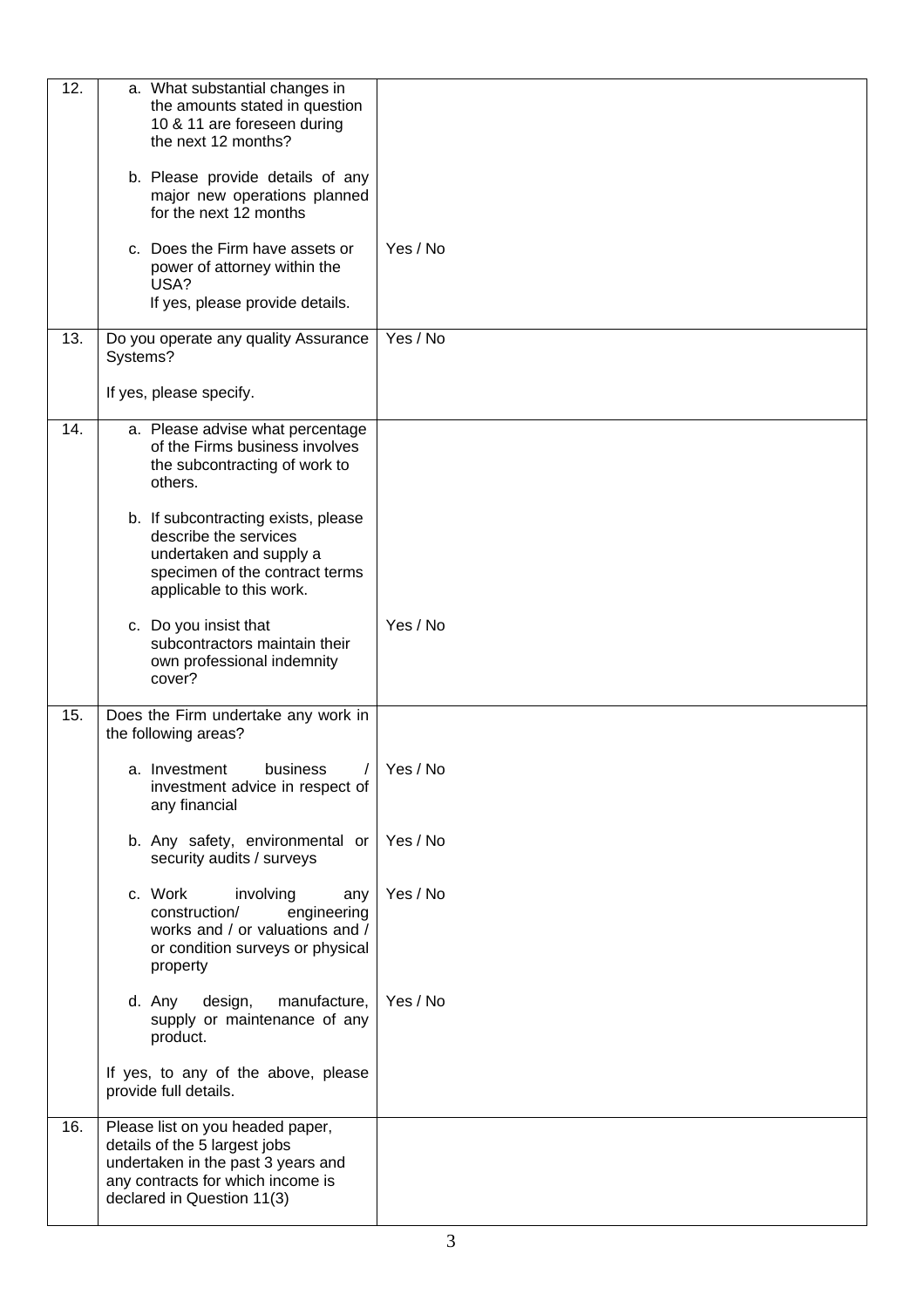| 17. | a. Is this Firm / Company, or any<br>Partner / Principal, or Director a<br>member of a consortium or<br>association?<br>If yes, please provide details.            | Yes / No |
|-----|--------------------------------------------------------------------------------------------------------------------------------------------------------------------|----------|
|     | b. Does any Partner / Principal or<br>Director hold a partnership or<br>have any other financial<br>interest in any other film?<br>If yes, please provide details. | Yes / No |
|     | c. Is cover required for your Firm /<br>Company in respect of this<br>work?<br>If yes, Please provide details.                                                     | Yes / No |
|     | d. If the Firm has any associated /<br>subsidiary / Parent Company<br>(lies), is any work undertaken<br>by the firm for these<br>companies?                        | Yes / No |
|     | If yes, please provide details<br>and advise what percentage of<br>the total fee income is<br>attributable to such work?                                           | ------%  |

## **Section 3 – Internal Controls**

| 18. | Has the Firm ever been the subject or<br>an audit, inquiry or investigated by<br>regulatory<br>organization<br>any<br>or<br>association?<br>If yes, please provide details.                                                                                                                                                                                                                                                                                                                                                                                                |  | Yes / No                    |                          |                          |
|-----|----------------------------------------------------------------------------------------------------------------------------------------------------------------------------------------------------------------------------------------------------------------------------------------------------------------------------------------------------------------------------------------------------------------------------------------------------------------------------------------------------------------------------------------------------------------------------|--|-----------------------------|--------------------------|--------------------------|
| 19. | a. Has the Proposer sustained<br>any loss through fraud or<br>dishonesty of any person?<br>b. Is the Proposer aware of any<br>allegation or occurrence of<br>fraud or dishonesty at any time<br>committed by any past or<br>present Partner, Director or<br>employee?<br>c. Does the Proposer always<br>require satisfactory references<br>or only when engaging senior<br>employees?<br>d. Is any employee allowed to<br>sign cheques or authorize<br>monetary payments / transfer<br>on his / her signature alone? If<br>yes, please provide details<br>Position<br>Name |  | Yes / No                    |                          |                          |
|     |                                                                                                                                                                                                                                                                                                                                                                                                                                                                                                                                                                            |  | Yes / No                    |                          |                          |
|     |                                                                                                                                                                                                                                                                                                                                                                                                                                                                                                                                                                            |  | Always<br>Written<br>Verbal | Senior Appointments Only |                          |
|     |                                                                                                                                                                                                                                                                                                                                                                                                                                                                                                                                                                            |  | Yes / No                    |                          |                          |
|     |                                                                                                                                                                                                                                                                                                                                                                                                                                                                                                                                                                            |  |                             | Length of service        | <b>Transaction Limit</b> |
|     |                                                                                                                                                                                                                                                                                                                                                                                                                                                                                                                                                                            |  |                             |                          |                          |
|     |                                                                                                                                                                                                                                                                                                                                                                                                                                                                                                                                                                            |  |                             |                          |                          |
|     |                                                                                                                                                                                                                                                                                                                                                                                                                                                                                                                                                                            |  |                             |                          |                          |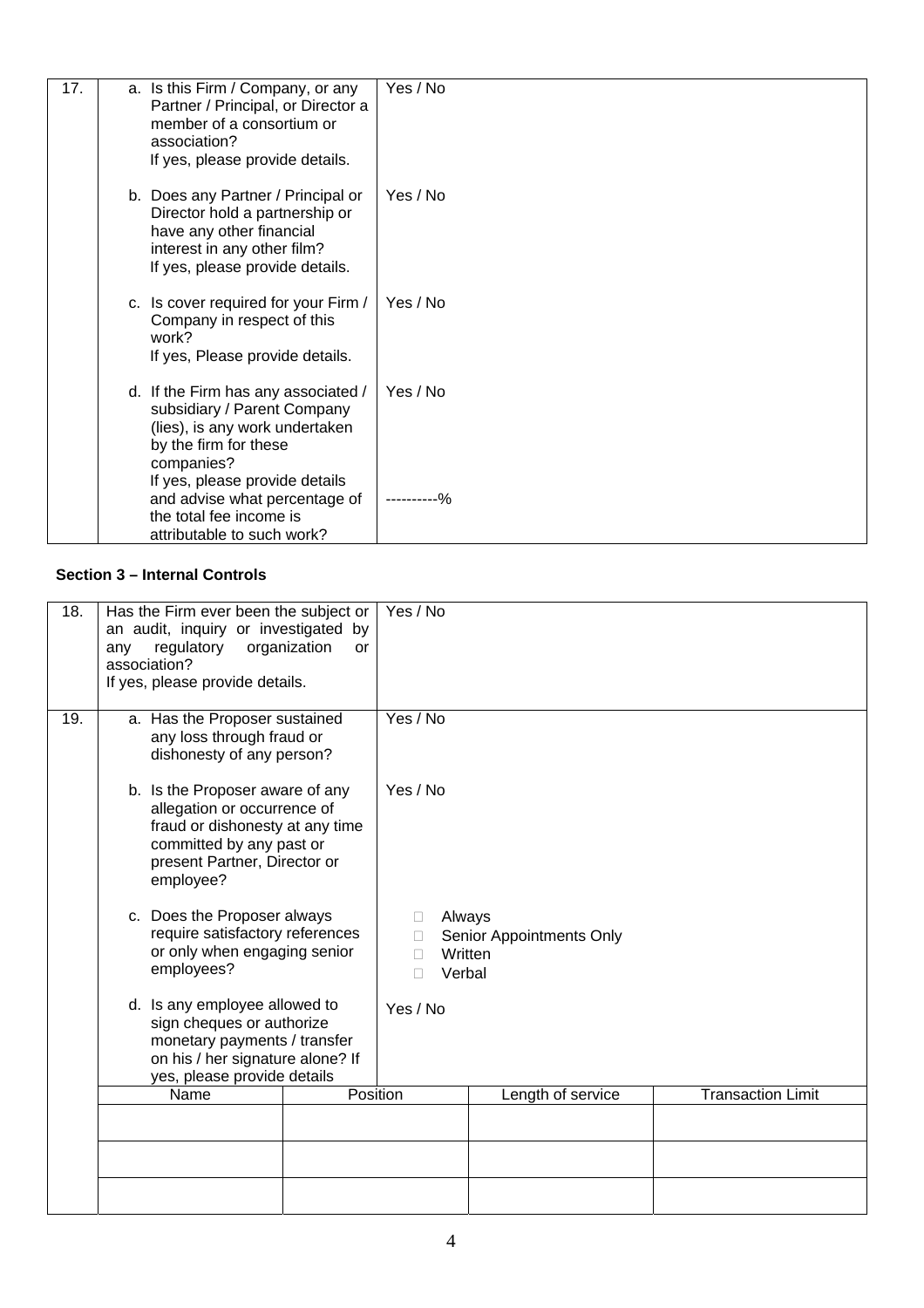| e. Please advise the name of your<br>external auditors.                                                                                                                                                                                                                                                                                                                                                                    |                                                                         |
|----------------------------------------------------------------------------------------------------------------------------------------------------------------------------------------------------------------------------------------------------------------------------------------------------------------------------------------------------------------------------------------------------------------------------|-------------------------------------------------------------------------|
| f. Are all operations audited?                                                                                                                                                                                                                                                                                                                                                                                             | Yes / No                                                                |
| g. Have any recommendations<br>been made? If so, please<br>provide full details and<br>confirmation that they have<br>been complied with.                                                                                                                                                                                                                                                                                  | Yes / No                                                                |
| h. How often are audits carried<br>out?                                                                                                                                                                                                                                                                                                                                                                                    |                                                                         |
| i. How frequently are checks<br>carried out on all entries in the<br>cashbook with paying -book<br>receipts, counterfoils and<br>voucher and reconciled with<br>bank statements including the<br>balance of cash and un-<br>presented cheques,<br>independently of employees<br>receiving or banking monies, in<br>respect of monies belonging to<br>the Firm as well as in trust on<br>behalf of others?<br>(please tick) | Weekly<br>Monthly<br>ш<br>Quarterly<br>C<br>Other (Please specify)<br>П |

# **Section 4 – Previous Coverage**

| 20. | a. Please give particulars of<br>previous Professional<br>Indemnity Insurance carried                                                                                                                                                                                                                                                                           |            |       |               |         |
|-----|-----------------------------------------------------------------------------------------------------------------------------------------------------------------------------------------------------------------------------------------------------------------------------------------------------------------------------------------------------------------|------------|-------|---------------|---------|
|     | during the past 3 years.                                                                                                                                                                                                                                                                                                                                        |            |       |               |         |
|     | Period                                                                                                                                                                                                                                                                                                                                                          | Insurer    | Limit | <b>Excess</b> | Premium |
|     |                                                                                                                                                                                                                                                                                                                                                                 |            |       |               |         |
|     |                                                                                                                                                                                                                                                                                                                                                                 |            |       |               |         |
|     | b. Has $any$ proposal for $Yes/No$<br>Professional Indemnity made<br>on behalf of the Firm or any<br>predecessors in the business<br>or present partners<br>principals, ever been declined<br>or has such insurance ever<br>been cancelled or renewal<br>refused? If yes, please advise<br>reason(s) and attach any<br>written communications<br>may be of use. | or<br>that |       |               |         |

# **Section – 5 – Cover Options**

| 21. | Please specify:                    |         |
|-----|------------------------------------|---------|
|     | a. Limit of Indemnity for which 2. |         |
|     | quotations are required            | -3.     |
|     |                                    |         |
|     | b. The excess you would be         |         |
|     | prepared to carry                  | ۷.      |
|     |                                    | ົ<br>J. |